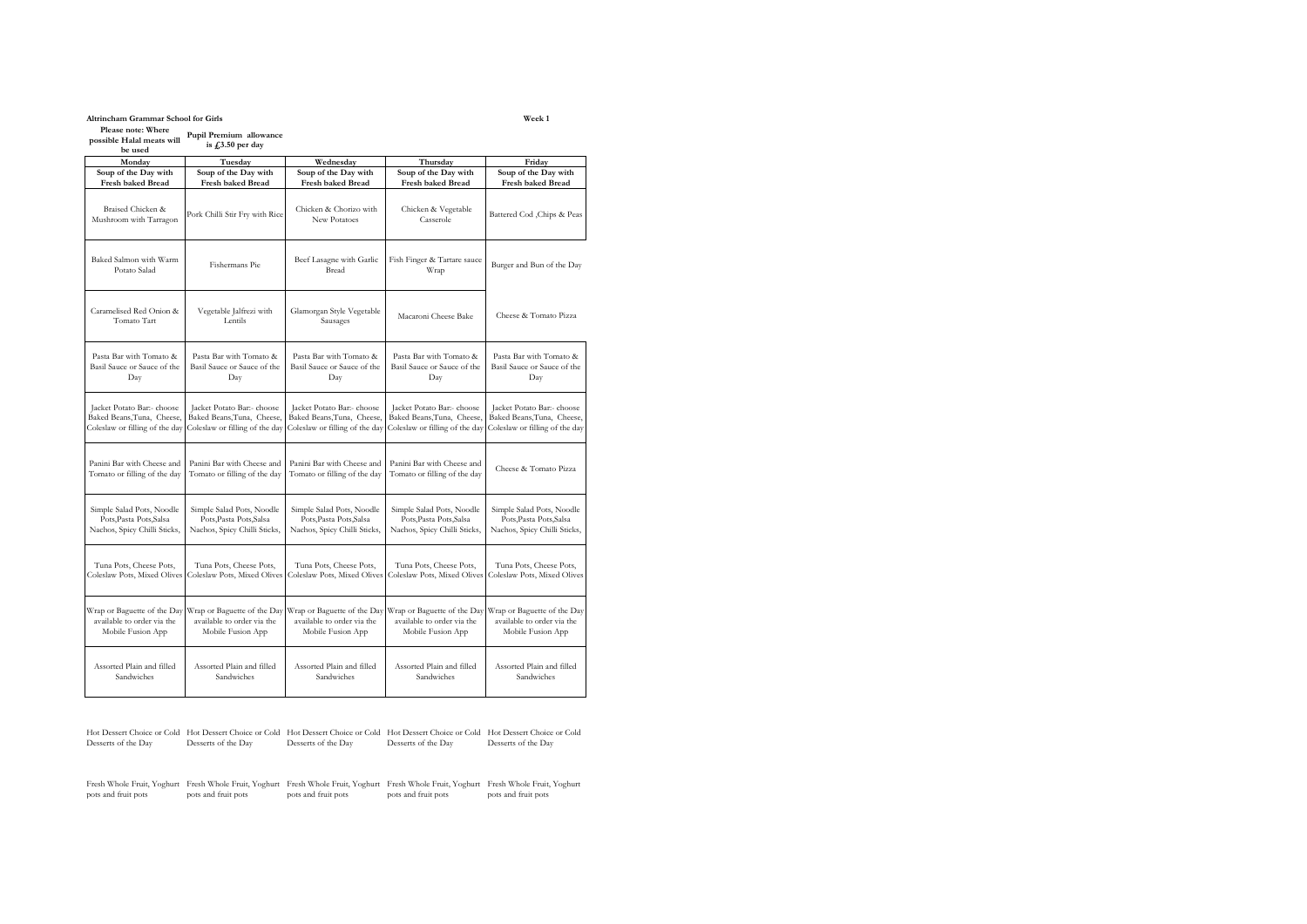**Altrincham Grammar School for Girls Week 2 Please note: Where possible Halal meats will Pupil Premium allowance** 

**be used is £3.50 per day**

| Monday                                   | Tuesday                                | Wednesdav                          | Thursday                          | Friday                         |
|------------------------------------------|----------------------------------------|------------------------------------|-----------------------------------|--------------------------------|
| Soup of the Day with                     | Soup of the Day with                   | Soup of the Day with               | Soup of the Day with              | Soup of the Day with           |
| Fresh baked Bread                        | <b>Fresh baked Bread</b>               | <b>Fresh baked Bread</b>           | <b>Fresh baked Bread</b>          | Fresh baked Bread              |
| Beef Chilli with Beans &<br>Savoury Rice | Old English Chicken Pie                | Chicken, Chorizo & Spanish<br>Rice | Beef Bourguignon                  | Battered Cod , Chips & Peas    |
| Baked Pangasius on a<br>Chickpea Stew    | Roast Loin of Pork with<br>Apple Sauce | Fresh Baked Cornish Pasty          | Lemon & Coriander<br>Chicken      | Burger and Bun of the Day      |
| Pepper Tapenade with<br>falafel Pancakes | Butterbean & Vegetable Hot<br>Pot      | Quorn Sausage Jambalaya            | Cheddar & Vegetable Pasta<br>Bake | Cheese & Tomato Pizza          |
| Pasta Bar with Tomato &                  | Pasta Bar with Tomato &                | Pasta Bar with Tomato &            | Pasta Bar with Tomato &           | Pasta Bar with Tomato &        |
| Basil Sauce or Sauce of the              | Basil Sauce or Sauce of the            | Basil Sauce or Sauce of the        | Basil Sauce or Sauce of the       | Basil Sauce or Sauce of the    |
| Day                                      | Day                                    | Day                                | Day                               | Day                            |
| Jacket Potato Bar:- choose               | Jacket Potato Bar:- choose             | Jacket Potato Bar:- choose         | Jacket Potato Bar:- choose        | Jacket Potato Bar:- choose     |
| Baked Beans, Tuna, Cheese,               | Baked Beans, Tuna, Cheese,             | Baked Beans, Tuna, Cheese,         | Baked Beans, Tuna, Cheese.        | Baked Beans, Tuna, Cheese,     |
| Coleslaw or filling of the day           | Coleslaw or filling of the day         | Coleslaw or filling of the day     | Coleslaw or filling of the day    | Coleslaw or filling of the day |
| Panini Bar with Cheese and               | Panini Bar with Cheese and             | Panini Bar with Cheese and         | Panini Bar with Cheese and        | Cheese & Tomato Pizza          |
| Tomato or filling of the day             | Tomato or filling of the day           | Tomato or filling of the day       | Tomato or filling of the day      |                                |
| Simple Salad Pots, Noodle                | Simple Salad Pots, Noodle              | Simple Salad Pots, Noodle          | Simple Salad Pots, Noodle         | Simple Salad Pots, Noodle      |
| Pots, Pasta Pots, Salsa                  | Pots, Pasta Pots, Salsa                | Pots, Pasta Pots, Salsa            | Pots, Pasta Pots, Salsa           | Pots, Pasta Pots, Salsa        |
| Nachos, Spicy Chilli Sticks,             | Nachos, Spicy Chilli Sticks,           | Nachos, Spicy Chilli Sticks,       | Nachos, Spicy Chilli Sticks,      | Nachos, Spicy Chilli Sticks,   |
| Tuna Pots, Cheese Pots,                  | Tuna Pots, Cheese Pots,                | Tuna Pots, Cheese Pots,            | Tuna Pots, Cheese Pots,           | Tuna Pots, Cheese Pots,        |
| Coleslaw Pots, Mixed Olives              | Coleslaw Pots, Mixed Olives            | Coleslaw Pots, Mixed Olives        | Coleslaw Pots, Mixed Olives       | Coleslaw Pots, Mixed Olives    |
| Wrap or Baguette of the Day              | Wrap or Baguette of the Day            | Wrap or Baguette of the Day        | Wrap or Baguette of the Day       | Wrap or Baguette of the Day    |
| available to order via the               | available to order via the             | available to order via the         | available to order via the        | available to order via the     |
| Mobile Fusion App                        | Mobile Fusion App                      | Mobile Fusion App                  | Mobile Fusion App                 | Mobile Fusion App              |
| Assorted Plain and filled                | Assorted Plain and filled              | Assorted Plain and filled          | Assorted Plain and filled         | Assorted Plain and filled      |
| Sandwiches                               | Sandwiches                             | Sandwiches                         | Sandwiches                        | Sandwiches                     |

Hot Dessert Choice or Cold Hot Dessert Choice or Cold Hot Dessert Choice or Cold Hot Dessert Choice or Cold Hot Dessert Choice or Cold Desserts of the Day Desserts of the Day Desserts of the Day Desserts of the Day Desserts of the Day

Fresh Whole Fruit, Yoghurt Fresh Whole Fruit, Yoghurt Fresh Whole Fruit, Yoghurt Fresh Whole Fruit, Yoghurt Fresh Whole Fruit, Yoghurt pots and fruit pots pots and fruit pots pots and fruit pots pots and fruit pots pots and fruit pots